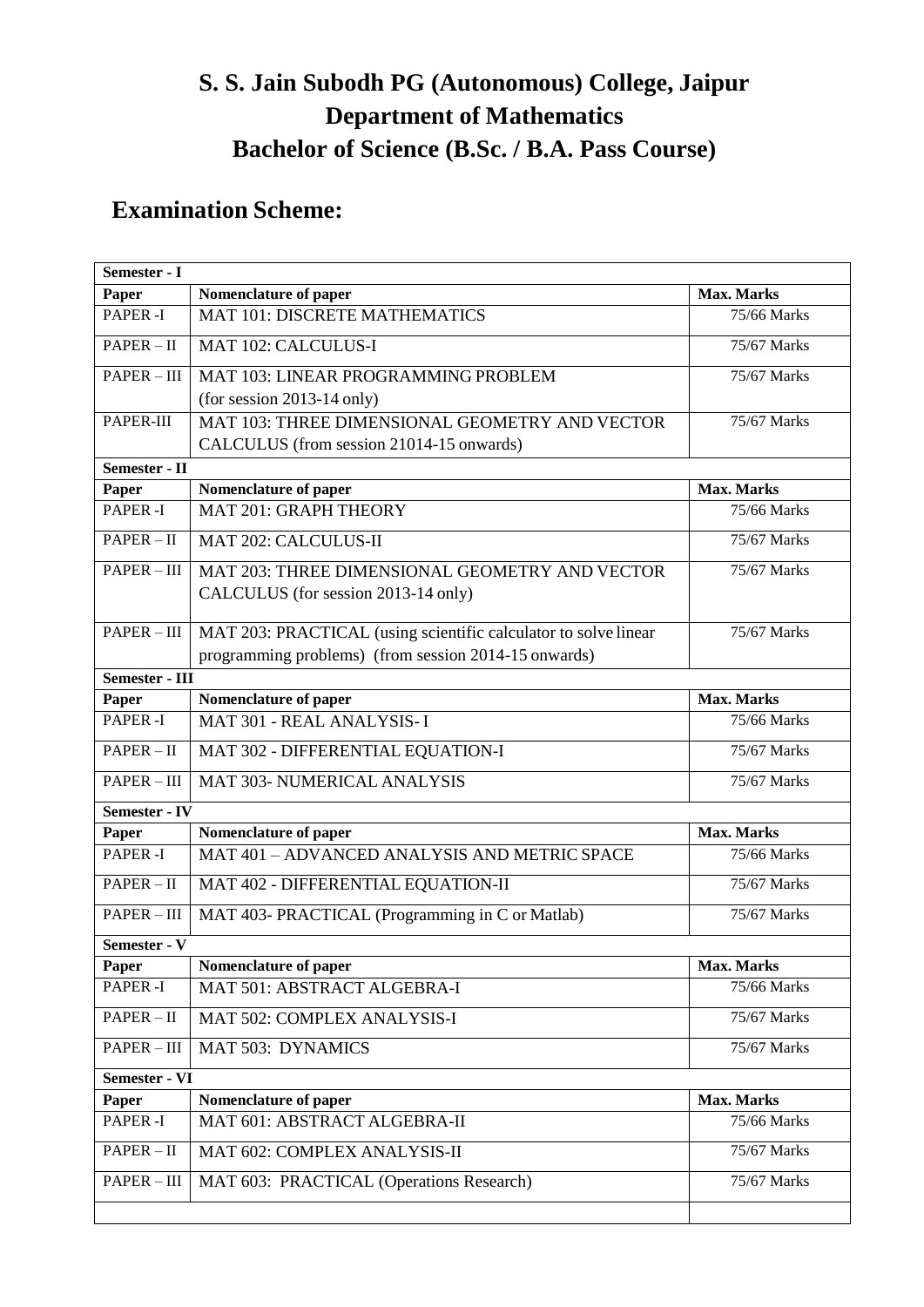# **Examination Scheme for Each Paper**

**Part A**- **Question 1 is compulsory comprises eight very short answer questions ( Two from each Unit). Candidate has to attempt any seven questions. Each question carry 2 marks. (For Science) 7X 2mark each = 14 Marks**

**(For Arts) 7X 2mark each = 14 Marks**

**Part B- 4 questions (1 question from each unit with internal choice)**

|                                                                    | (For Science) $4X10$ mark each = 40 Marks |  |
|--------------------------------------------------------------------|-------------------------------------------|--|
| $4X8$ mark each = 32Marks<br>(For Arts)                            |                                           |  |
| Total of End semester exam (duration of exam 3 hours)              | $= 54/46$ Marks                           |  |
| $=(21, 21, 21)$ / (20, 21, 21) Marks<br><b>Internal Assessment</b> |                                           |  |
| 75/67 Marks for science/ arts<br><b>Max. Practical Marks</b>       |                                           |  |

**(Internal Marks 21+ 54/46 External marks)**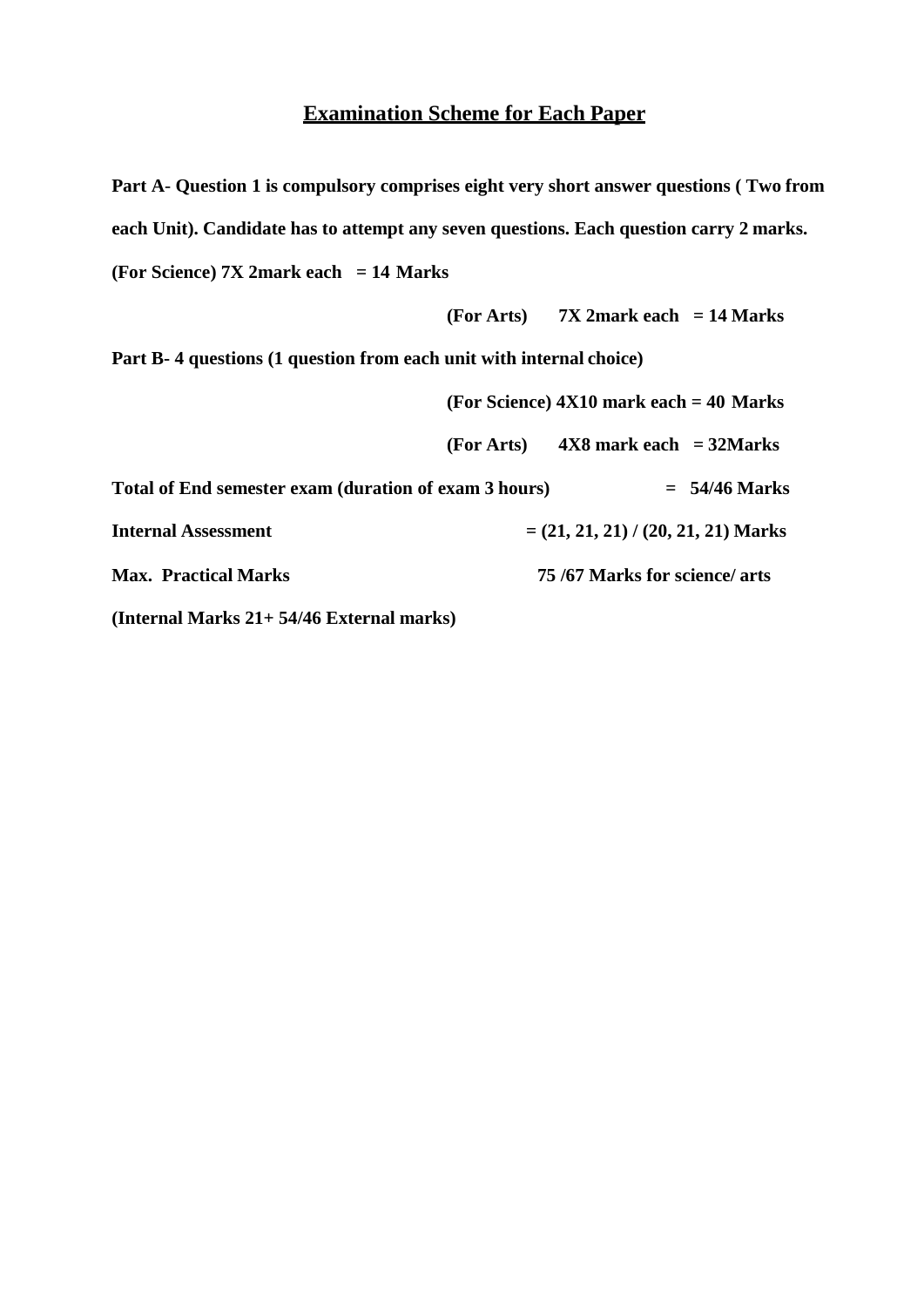#### **Semester – I**

#### **PAPER- I: DISCRETE MATHEMATICS**

**Duration: 3 hrs. Max. Marks: 54/46 ( Science/Arts)**

**Part A**- **Question 1 is compulsory comprises eight very short answer questions ( Two from each Unit). Candidate has to attempt any seven questions. Each question carry 2 marks.**

**Part B of the paper will consist four questions one question from each unit with internal choice. Each question will carry10/8 marks.**

**UNIT I:** Sets and Propositions: Russell's paradox, fundamental operations of set, Mathematical Induction. Principle of inclusion and exclusion.

**UNIT II:** Relations and Functions: Binary Relations, Equivalence Relations and Partitions. Partial Order Relations and Lattices. Chains and Anti-chains. Pigeon HolePrinciple.

**UNIT III:** Boolean algebras: - Boolean functions and expressions (Using Identity / Truth table), Lattices and algebraic structure, Duality, Distributive and complemented lattices, Boolean Lattices.

**UNIT IV:** Discrete numeric Function and Generating Function, Recurrence Relations and recursive algorithm- Linear recurrence relations with constant coefficients. Homogeneous solutions, particular solution, Total solution, Solution by the method of generating functions.

#### **PAPER – II CALCULUS-I**

**Duration : 3 hrs. Max. Marks : 54/46 (** Science/Arts)

**Note: There will be two parts of end semester theory paper.**

**Note: There will be two parts of end semester theory paper.**

**Part A**- **Question 1 is compulsory comprises eight very short answer questions ( Two from each Unit). Candidate has to attempt any seven questions. Each question carry 2 marks.**

Part B of the paper will consist four questions one question from each unit with internal choice. Each **question will carry10/8 marks.**

**UNIT I:** Infinite Series: Convergence of series of non-negative terms, their various tests (Comparison; D'Alembert's ratio, Cauchy's nth root, Raabe's, Gauss, Logarithmic, De-Morgan and Bertrand's, Cauchy's condensation (proof of tests not required)) for convergence. Alternating series, Leibnitz's test, Series of arbitrary terms, absolute and conditional convergence.

**UNIT II:** Taylor's theorem, Maclaurin's Theorem. Power series, Expansion of a function, power series expansion of Sin x, Cos x,  $e^x$ ,  $log_e(1+x)$ ,  $(1+x)^n$ . Derivative of the length of an arc, Pedal Equations, Curvature- various formulae, Centre of curvature, Chord of curvature and related problems.

**UNIT III:** Partial differentiation, Euler's Theorem for Homogeneous functions, Chain Rule of Partial Differentiation, Differentiation of implicit functions

**UNIT IV:** Envelops, Maxima and Minima of function of two variables, Lagrange's Method of undetermined multipliers.

#### **PAPER – III LINEAR PROGRAMMING PROBLEM (For session 2013-14 only)**

**Duration : 3 hrs. Max. Marks : 54/46 ( Science/Arts**)

**Note: There will be two parts of end semester theory paper.**

**Part A**- **Question 1 is compulsory comprises eight very short answer questions ( Two from each Unit). Candidate has to attempt any seven questions. Each question carry 2marks.**

**Part B of the paper will consist four questions one question from each unit with internal choice. Each question will carry10/8 marks.**

**UNIT I:** Linear Programming Problem, Formulation, LPP in matrix notation, graphical solution of LPP. Basic solution.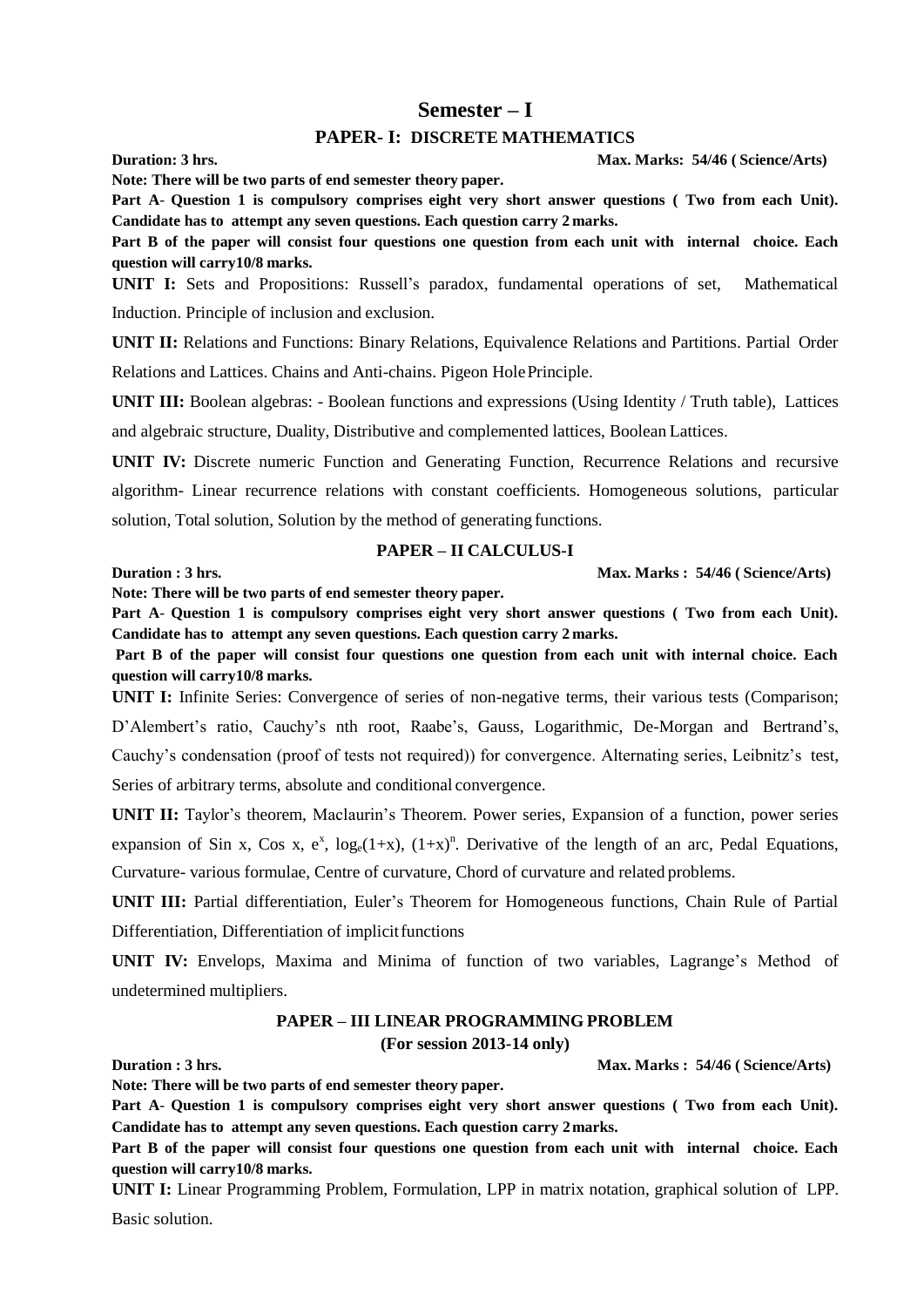**UNIT II:** Some basic properties of convex sets, theorem based on convex set. Fundamental theorem of LPP, Application of the Simplex method for solution of LPP to simpleproblems.

**UNIT III:** Duality, fundamental theorem of duality, properties and simple problem of duality.

**UNIT IV:** Simple problems of Assignment and Transportation.

**Note: There will be two parts of end semester theory paper.**

#### **PAPER – III THREE DIMENSIONAL GEOMETRY AND VECTOR CALCULUS ( From session 2014-15 onwards)**

**Duration : 3 hrs. Max. Marks : 54/46 ( Science/Arts**)

**Part A**- **Question 1 is compulsory comprises eight very short answer questions ( Two from each Unit). Candidate has to attempt any seven questions. Each question carry 2 marks.**

Part B of the paper will consist four questions one question from each unit with internal choice. Each **question will carry10/8 marks.**

**UNIT I:** Sphere:- Equation of sphere, intersection of two spheres, diameter form, tangent line and tangent plane, condition of tangency, pole and polar plane, condition of orthogonality. Cone: Enveloping cone, tangent plane, condition of tangency, reciprocal cone, right circular cone.

**UNIT II:** Cylinder: Equation of cylinder, enveloping cylinder, circular cylinder. Right circular cylinder.

Central Conicoid: Ellipsoid, Hyperboloid of one and two sheets, condition of tangency for a plane, Director Sphere, Normal.

**UNIT III**: Paraboloid: condition of tangency, equation of the normal, cone through the five normals. The plane sections of conicoides, generating lines of hyperboloid of one sheet and its properties.

**UNIT IV:** Differentiation and integration of scalar and vector functions, Directional derivative, differential operators- Gradient, divergence and Curl. Applications of Theorem of Gauss, Green, Stokes (Without proof).

## **Semester – II PAPER- I GRAPH THEORY**

**Duration : 3 hrs. Max. Marks : 54/46 ( Science/Arts**)

**Note: There will be two parts of end semester theory paper.**

**Part A**- **Question 1 is compulsory comprises eight very short answer questions ( Two from each Unit). Candidate has to attempt any seven questions. Each question carry 2 marks.**

Part B of the paper will consist four questions one question from each unit with internal choice. Each **question will carry10/8 marks.**

**UNIT I:**. Graph Theory- Basic Terminology, Multi graphs, Weighted Graphs, Paths and circuits, Shortest paths, Eulerian paths and Circuits.

**UNIT II:** Union, Join, Product, and composition of graphs,. Digraphs- Simple Digraph, Symmetric &

Asymmetric Digraph and Complete Digraph, Digraph and Binary Relations,

**UNIT III:**. Trees- Properties, Spanning Tree, Minimal Spanning Tree, Binary and Rooted Tree.

**UNIT IV:** Planar graph, region, homeomorphic graph and Dual graphs, Matrix representation of graphs.

### **PAPER – II CALCULUS-II**

# **Duration : 3 hrs. Max. Marks : 54/46 ( Science/Arts**)

**Note: There will be two parts of end semester theory paper.**

**Part A**- **Question 1 is compulsory comprises eight very short answer questions ( Two from each Unit). Candidate has to attempt any seven questions. Each question carry 2 marks.**

Part B of the paper will consist four questions one question from each unit with internal choice. Each **question will carry10/8 marks.**

**UNIT I:** Asymptotes, Multiple points, Curve tracing of standard curves (Cartesian and polar curves).

**UNIT II:** Introduction of Beta and Gamma functions. Double integrals in Cartesian and polar coordinates.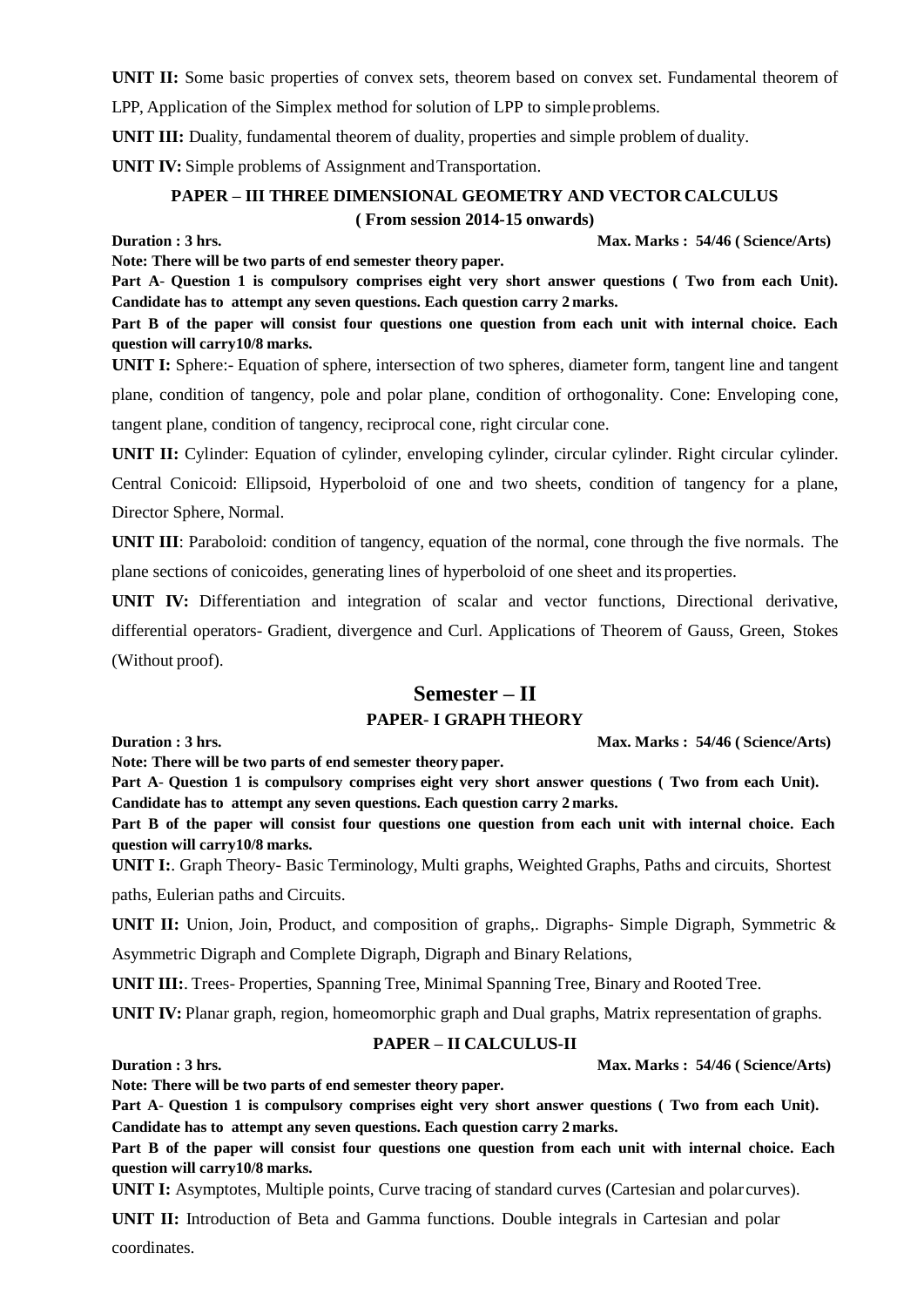**UNIT III:** Evaluation of Double Integration by change of order and changing into polar coordinates,

Triple integrals, Dirichlet'sIntegration.

**UNIT IV:** Rectification, Areas, Volumes and surfaces of solids of revolution.

### **PAPER – III THREE DIMENSIONAL GEOMETRY AND VECTOR CALCULUS (For session 2013-14 only)**

**Duration : 3 hrs. Max. Marks : 54/46 ( Science/Arts**)

**Note: There will be two parts of end semester theory paper.**

**Part A**- **Question 1 is compulsory comprises eight very short answer questions ( Two from each Unit). Candidate has to attempt any seven questions. Each question carry 2 marks.**

**Part B of the paper will consist four questions one question from each unit with internal choice. Each question will carry10/8 marks.**

**UNIT I:** Sphere:- Equation of sphere, intersection of two spheres, diameter form, tangent line and tangent plane, condition of tangency, pole and polar plane, condition of orthogonality. Cone: Enveloping cone, tangent plane, condition of tangency, reciprocal cone, right circular cone.

**UNIT II:** Cylinder: Equation of cylinder, enveloping cylinder, circular cylinder. Right circular cylinder.

Central Conicoid: Ellipsoid, Hyperboloid of one and two sheets, condition of tangency for a plane, Director Sphere, Normal.

**UNIT III**: Paraboloid: condition of tangency, equation of the normal, cone through the five normals. The plane sections of conicoides, generating lines of hyperboloid of one sheet and its properties.

**UNIT IV:** Differentiation and integration of scalar and vector functions, Directional derivative, differential operators- Gradient, divergence and Curl. Applications of Theorem of Gauss, Green, Stokes (Without proof).

### **PAPER – III Practical (Using Scientific Calculator to Solve Linear Programming Problem) (From session 2014-15 onwards)**

| Duration : 3 hrs.                                                                                                                   | Max. Marks: 54/46 (Science/Arts) |
|-------------------------------------------------------------------------------------------------------------------------------------|----------------------------------|
| <b>Max.</b> Practical Marks                                                                                                         | $= 75/67$ (Science/Arts) Marks   |
| <b>Internal Marks</b>                                                                                                               | $= 21/21$ (Science/Arts) Marks   |
| <b>External Practical Exam. (Duration: 3 hrs.)</b>                                                                                  | $=$ 54/46(Science/Arts) Marks    |
| $\mathbf{r}$ and $\mathbf{r}$ and $\mathbf{r}$ and $\mathbf{r}$ and $\mathbf{r}$ and $\mathbf{r}$ and $\mathbf{r}$ and $\mathbf{r}$ |                                  |

**Note:** This Question Paper contains four questions two question taken from each unit. Student attempt all questions. I. Each question will carry (10/8) marks, II. Viva-voce(10) marks & III. Record (4) Marks.

**UNIT I:** Linear Programming Problem, Formulation, LPP in matrix notation, graphical solution of LPP,

Basic solution. Simplex method for solution of LPP to simpleproblems.

**Note: There will be two parts of end semester theory paper.**

**UNIT II:** Prime problem convert into dual problem and solve by simplex method. Simple problems of Assignment and Transportation.

### **Semester – III**

#### **PAPER –I - REAL ANALYSIS- I**

**Duration : 3 hrs. Max. Marks : 54/46 ( Science/Arts**)

**Part A**- **Question 1 is compulsory comprises eight very short answer questions ( Two from each Unit). Candidate has to attempt any seven questions. Each question carry 2 marks.**

**Part B of the paper will consist four questions one question from each unit with internal choice. Each question will carry10/8 marks.**

**UNIT I:** Real numbers as a complete ordered field, limit point, Bolzano-Weierstrass Theorem, Closed and open sets, union and intersection of such sets, concept of compactness, Heine-Borel Theorem, Connected sets. Real sequence- Limit and Convergence of a sequence, Monotonic sequences.

**UNIT II:** Cauchy's Sequences, Subsequences, Cauchy's general Principle of convergence, Properties of continuous function on closed intervals.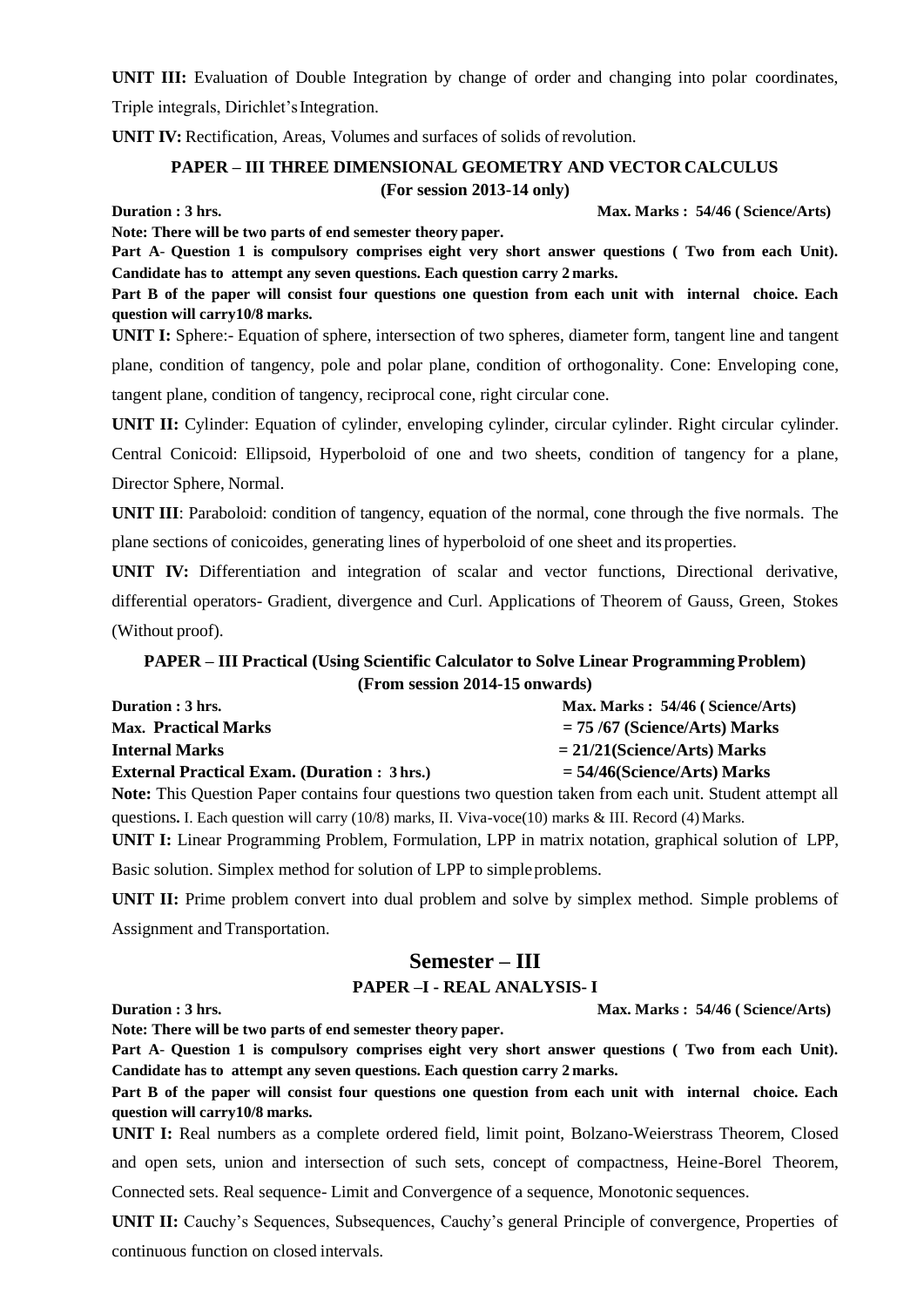**UNIT III:** Properties of derivable functions, Darboux's and Roll's Theorem, Notion of Limit and Continuity for functions of two variables.

**UNIT IV:** Riemann Integration – Lower and upper Riemann integral, Riemann Integrability, Mean value Theorem of integral Calculus, Fundamental theorem of Integral calculus.

#### **PAPER – II - DIFFERENTIAL EQUATION-I**

**Duration : 3 hrs. Max. Marks : 54/46 ( Science/Arts**)

**Note: There will be two parts of end semester theory paper.**

**Part A**- **Question 1 is compulsory comprises eight very short answer questions ( Two from each Unit). Candidate has to attempt any seven questions. Each question carry 2 marks.**

Part B of the paper will consist four questions one question from each unit with internal choice. Each **question will carry10/8 marks.**

**UNIT I:** Degree and order of a differential equation, Equations of first order and first degree, Equation in which the variables are separable, Homogeneous equations and equation reducible to homogeneous form, Linear equations and Equation reducible to Linear form, Exact Differential Equations and equations which can be made exact.

**UNIT II:** First order but higher degree differential equations, solvable for x, y and p. Clairaut's form, and singular solutions with extraneous loci, linear differential equation with constant coefficients, complementary functions, particular integral.

**UNIT III:** Homogeneous Linear differential Equation, Simultaneous differential Equation.

**UNIT IV:** Exact Linear Differential Equation of n<sup>th</sup> order, existence and uniqueness theorem.

#### **PAPER – III - NUMERICAL ANALYSIS**

**Duration : 3 hrs. Max. Marks : 54/46 ( Science/Arts**)

**Note: There will be two parts of end semester theory paper.**

**Part A**- **Question 1 is compulsory comprises eight very short answer questions ( Two from each Unit). Candidate has to attempt any seven questions. Each question carry 2 marks.**

Part B of the paper will consist four questions one question from each unit with internal choice. Each **question will carry10/8 marks.**

**UNIT I:** Differences, Relation between differences and derivative, differences of polynomial, Newton's Formula for Forward and Backward interpolation, Divided Differences, Newton's Divided difference interpolation formula, Lagrange's Interpolation Formula .

**UNIT II:** Central Differences: Gauss's forward and backward Formula, Sterling Formula, Bessel's formula, Numerical Differentiation. (Withoutderivations)

**UNIT III:** Gauss Elimination and Iterative Method (Jacobi and Gauss Seidal Method) for solving system of linear algebraic simultaneous equations.

**UNIT IV:** Numerical Integration, Trapezoidal Rule, Simpson's 1/3 and 3/8 Rule, Gauss Quadrature Formula (up to three points).

### **Semester – IV**

#### **Paper –I ADVANCED ANALYSIS AND METRIC SPACE**

**Duration : 3 hrs. Max. Marks : 54/46 ( Science/Arts**)

**Note: There will be two parts of end semester theory paper.**

**Part A**- **Question 1 is compulsory comprises eight very short answer questions ( Two from each Unit). Candidate has to attempt any seven questions. Each question carry 2 marks.**

Part B of the paper will consist four questions one question from each unit with internal choice. Each **question will carry10/8 marks.**

**UNIT I:** Sequence and series of functions- Point wise and Uniform Convergence, Cauchy's Criterion,

Weiertrass M- Test, Abel's Test, Drichlet's test for Uniform Convergence of series of function. Uniform

convergence and continuity of series of functions, Term by Term Differentiation and Integration.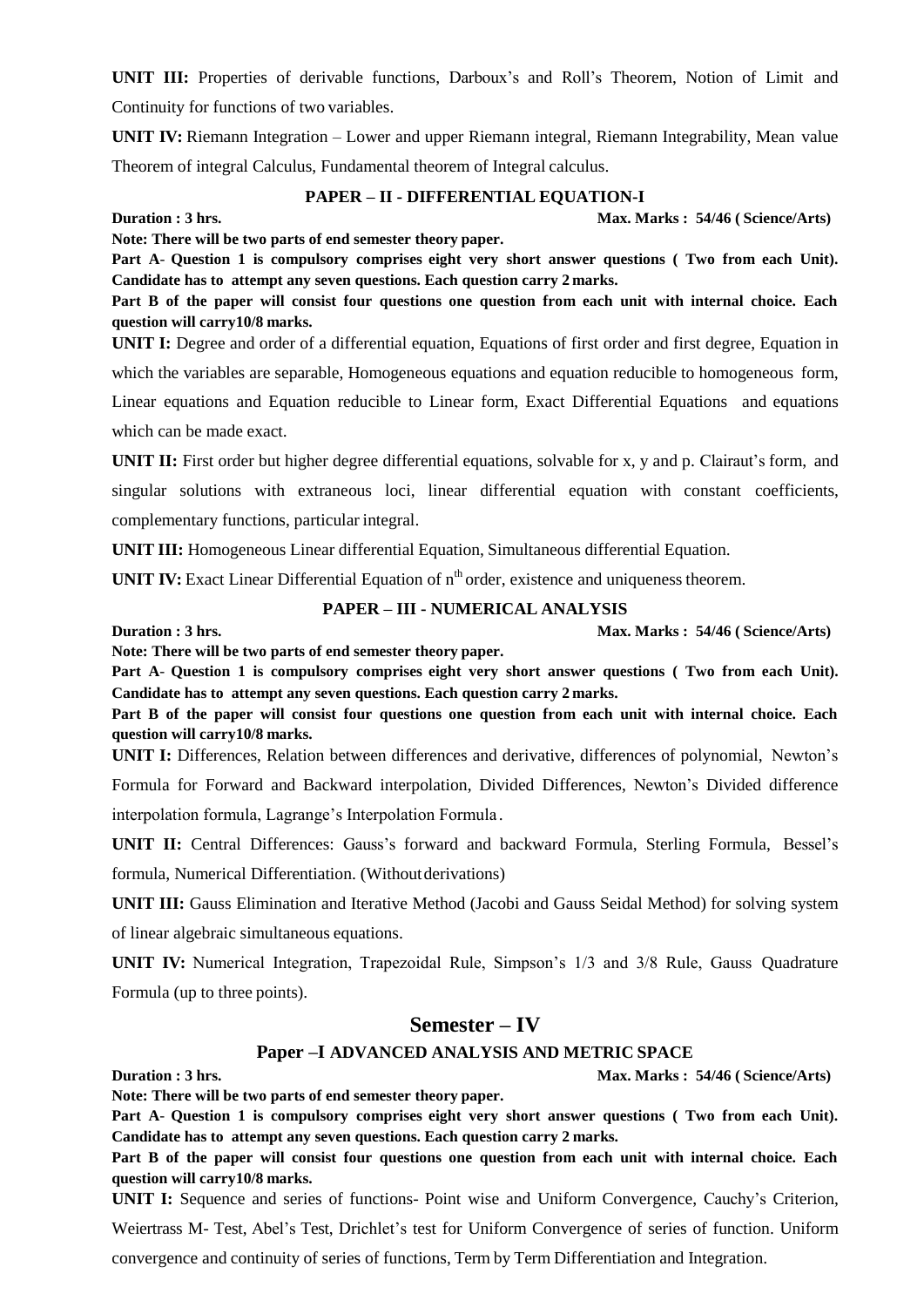**UNIT II:** Metric Space- Definition and Examples, open and closed sets, Interior and closure of a set,limit point of a set.

**UNIT III:** Subspace of a metric space, Product space, Continuous mappings, Sequence in a metric space, Cauchy's sequence.

**UNIT IV:** Complete Metric space, Baire's Theorem, Compact sets and Compact spaces, Connected Metric Spaces.

#### **PAPER – II DIFFERENTIAL EQUATION-II**

**Duration : 3 hrs. Max. Marks : 54/46 ( Science/Arts**)

**Note: There will be two parts of end semester theory paper.**

**Part A**- **Question 1 is compulsory comprises eight very short answer questions ( Two from each Unit). Candidate has to attempt any seven questions. Each question carry 2 marks.**

Part B of the paper will consist four questions one question from each unit with internal choice. Each **question will carry10/8 marks.**

**UNIT I:** Linear Differential Equation of second order, Linear Independence of solutions, Solution by transformation of the equations by changing the dependent variable/ independent variables, Factorization of Operators, Method of Variation of parameters, Method of undetermined coefficients.

**UNIT II**: Non-linear differential equation of particular forms, Partial Differential Equations of first order,

Lagrange's Linear Equation, Charpit'sMethod.

**UNIT III:** Homogeneous and non-homogeneous Linear Partial Differential Equations with constant

coefficients, Partial Differential Equations reducible to equations with constant coefficients.

**UNIT IV:** Partial Differential Equations of second order: Simple problem based on Monge's method, Separation of variable and canonical form.

| <b>PAPER – III: PRATICAL (Use of C- Programming/ Mat lab in Numerical Analysis)</b> |                                |  |
|-------------------------------------------------------------------------------------|--------------------------------|--|
| <b>Max.</b> Practical Marks                                                         | $= 75/67$ (Science/Arts) Marks |  |
| <b>Internal Marks</b>                                                               | $= 21/21$ (Science/Arts) Marks |  |
| <b>External Practical Exam. (Duration : 3 hrs.)</b>                                 | $=$ 54/46(Science/Arts) Marks  |  |

**Note:** This Question Paper contains two questions taken one question from each unit.

**Introduction of C-Language:** Flow Chart, programming in C-constants, variables, arithmetic and logical expressions, Input-Output, Implementing loops in Programs, defining and manipulation arrays and functions.

Use of C- Programming/ Matlab in Numerical Analysis

**UNIT I:** Numerical Solutions of algebraic and Transcendental Equations, Bisection Method, Regula-Falsi Method, Method of Iteration, Newton-Raphson Method.

**UNIT II:** Solutions of ordinary differential equations of first order with initial boundary condition using, fourth order Runge-Kutta Method and Shooting Method.

**Note:** Students have to Attempt both questions. Each question will carry equal marks (20/16 Markseach). Question to be solved through

- 1. Numerical Method with the help of scientific calculator. (10/8Marks)
- 2. The same question to be programmed into C-language. (10/8 Marks)
- 3. Viva-Voce (10Marks)
- 4. Record (4Marks)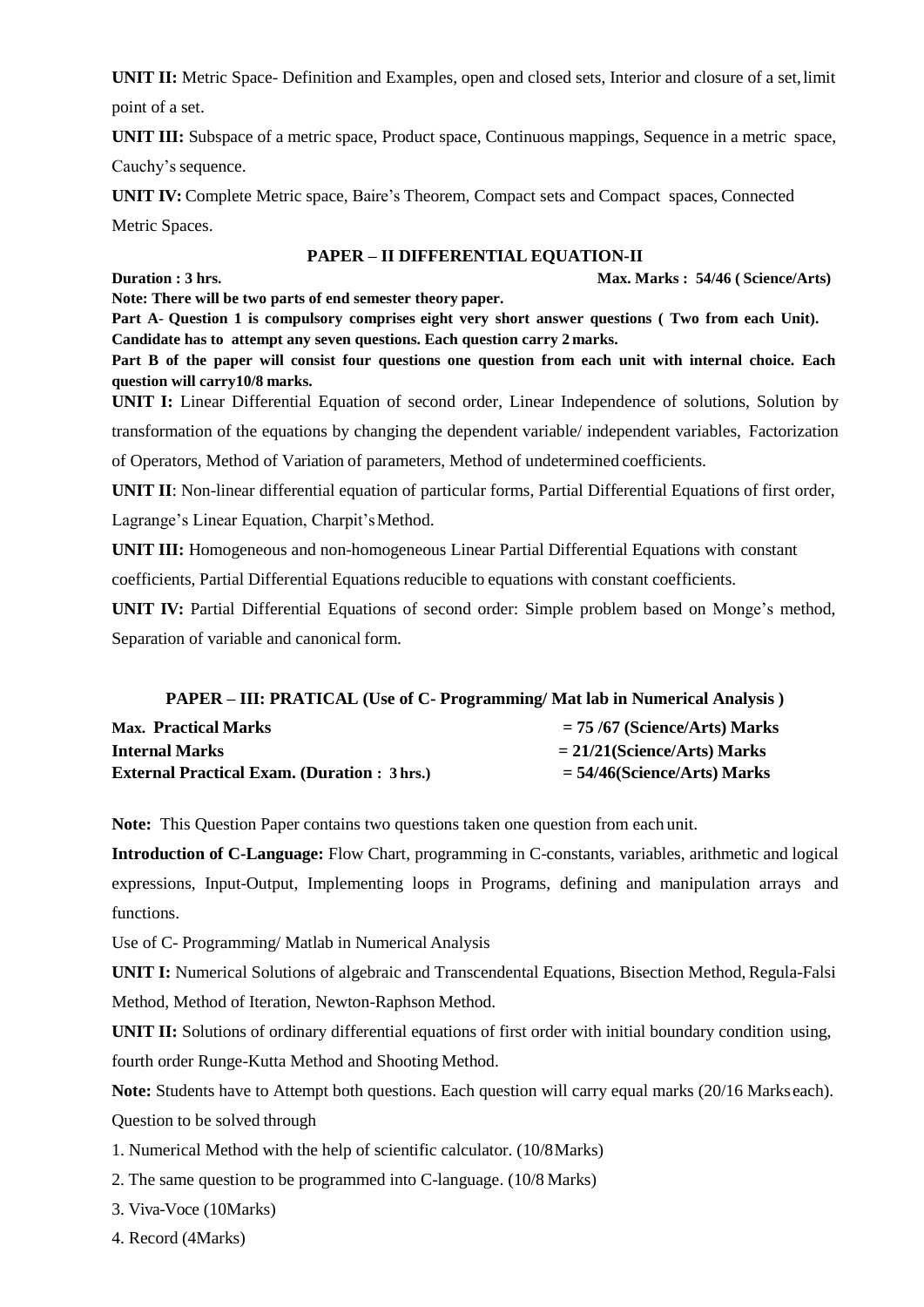## **Semester – V**

#### **PAPER – I : ABSTRACT ALGEBRA-I**

**Duration : 3 hrs. Max. Marks : 54/46 ( Science/Arts**)

**Note: There will be two parts of end semester theory paper. Part A**- **Question 1 is compulsory comprises eight very short answer questions ( Two from each Unit). Candidate has to attempt any seven questions. Each question carry 2 marks.**

Part B of the paper will consist four questions one question from each unit with internal choice. Each **question will carry10/8 marks.**

**UNIT I:** Definition and simple properties of Groups and Subgroups, Permutation group, cyclic group.

Cosets, Lagrange's theorem on the order of subgroups of a finite ordergroup.

**UNIT II:** Morphism of groups, Cayley's theorem, Normal subgroups and Quotient groups, Fundamental

theorems of Isomorphism.

**UNIT III:** Definition and simple properties of Rings and Sub rings, Integral domain and field.

**UNIT IV:** Embedding of a ring, Morphism of rings, Characteristics of a Ring and Field.

#### **PAPER – II: COMPLEX ANALYSIS-I**

**Duration: 3 hrs. Max. Marks: 54/46 ( Science/Arts)**

**Note: There will be two parts of end semester theory paper.**

**Part A**- **Question 1 is compulsory comprises eight very short answer questions ( Two from each Unit). Candidate has to attempt any seven questions. Each question carry 2 marks.**

Part B of the paper will consist four questions one question from each unit with internal choice. Each **question will carry10/8 marks.**

**UNIT I:** Complex plane, Connected and Compact sets, Curves and Regions in complex plane. Jordan

Curve Theorem (statement only), Extended complex plane, Stereographic projection, Complex valued

function-Limits, Continuity andDifferentiability.

**UNIT II:** Analytic functions, Cauchy-Riemann equations (Cartesian and polar form), Harmonic

functions, Construction of an analytic function.

**UNIT III:** Complex integration, Complex line integrals, Cauchy integral theorem, Indefinite integral,

Fundamental theorem of integral calculus for complex functions.

**UNIT IV:** Cauchy integral formula, Analyticity of the derivative of an analytic function, Morera's

theorem, Poisson integral formula, Liouville'stheorem.

#### **PAPER - III : DYNAMICS**

**Duration : 3 hrs. Max. Marks : 54/46 ( Science/Arts**)

**Note: There will be two parts of end semester theory paper.**

**Part A**- **Question 1 is compulsory comprises eight very short answer questions ( Two from each Unit). Candidate has to attempt any seven questions. Each question carry 2 marks.**

Part B of the paper will consist four questions one question from each unit with internal choice. Each **question will carry10/8 marks.**

**UNIT I:** Velocity and acceleration-along radial and transverse directions, along tangential and normal directions.

**UNIT II:** S.H.M., Hooke's law, Motion along horizontal and vertical elastic strings. Motion in resisting medium- Resistance varies as velocity and square of velocity.

**UNIT III:** Work and Energy. Motion on a smooth curve in a vertical plane. Motion on the inside and outside of a smooth vertical circle.

**UNIT IV:** Moment of inertia-M. I. of rods, Circular rings, Circular disks, Solid and Hollow spheres,

Rectangular lamina, Ellipse and Triangle. Product of Inertia, Theorem of Parallel axis.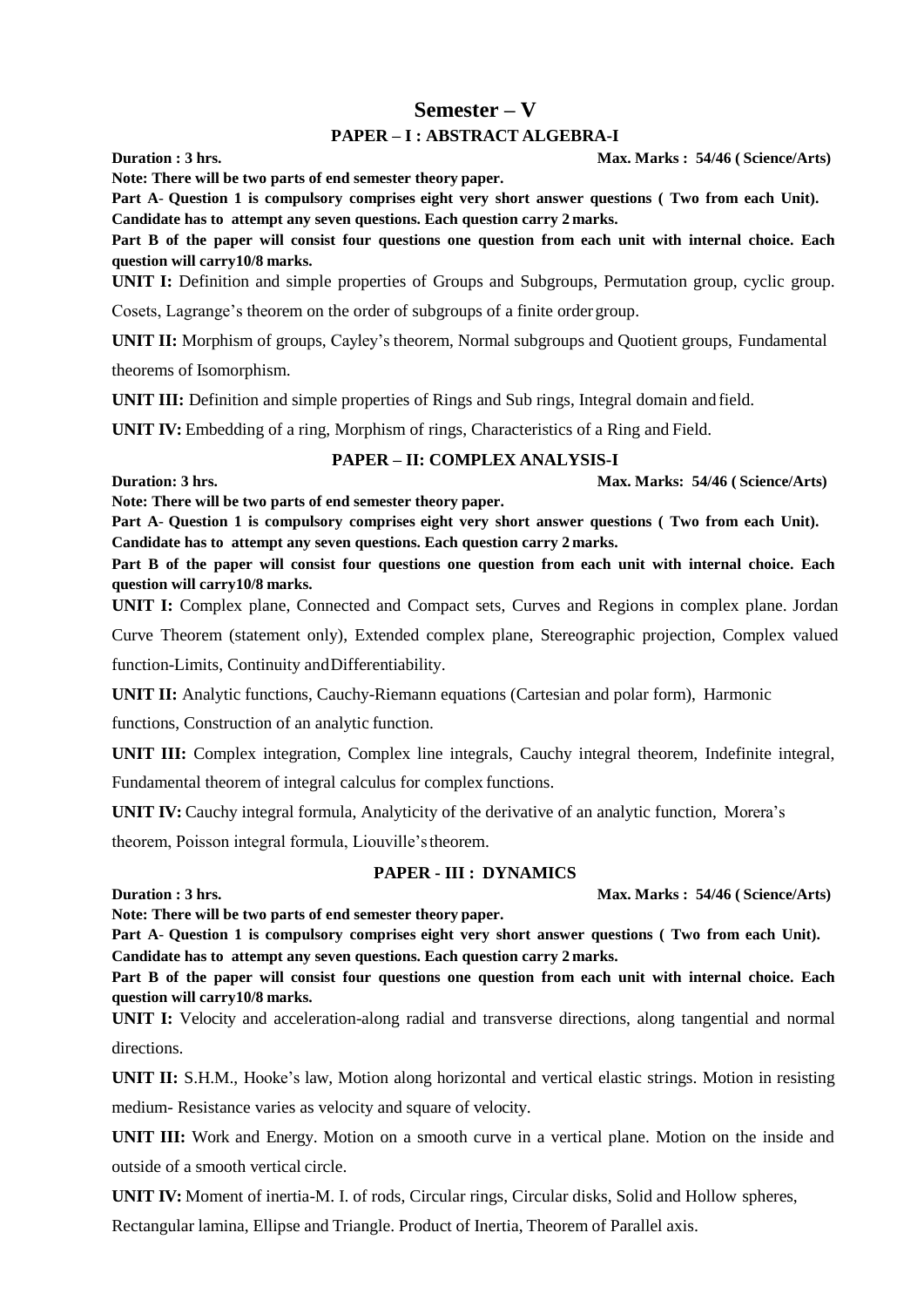# **Semester -VI**

#### **PAPER – I ABSTRACT ALGEBRA-II**

**Duration : 3 hrs. Max. Marks : 54/46 ( Science/Arts**)

**Note: There will be two parts of end semester theory paper.**

**Part A**- **Question 1 is compulsory comprises eight very short answer questions ( Two from each Unit). Candidate has to attempt any seven questions. Each question carry 2marks.**

Part B of the paper will consist four questions one question from each unit with internal choice. Each **question will carry10/8 marks.**

**UNIT I:** Ideals and Quotient Ring, Maximal ideal and Prime ideal.

**UNIT II:** Principal Ideal domain, Field of quotients of an integral domain, Prime fields.

**UNIT III:** Definitions, Examples and Simple properties of Vector spaces and Subspaces. Linear combination, Linear dependence and Linear independence of vectors.

**UNIT IV:** Basis and Dimension. Generation of subspaces .Sum of subspaces .Direct sum and Complement of subspaces, Quotient space and its dimension.

#### **Paper – II : COMPLEX ANALYSIS-II**

**Duration : 3 hrs. Max. Marks : 54/46 ( Science/Arts**)

**Note: There will be two parts of end semester theory paper.**

**Part A**- **Question 1 is compulsory comprises eight very short answer questions ( Two from each Unit). Candidate has to attempt any seven questions. Each question carry 2 marks.**

Part B of the paper will consist four questions one question from each unit with internal choice. Each **question will carry10/8 marks.**

**UNIT I:** Power series-Absolute convergence, Abel's theorem, Cauchy-Hadamard theorem. Circle and

Radius of convergence, Analyticity of the sum function of a power series, Analytic continuation. Power series method of analytic continuation.

**UNIT II:** Taylor's theorem. Laurent's theorem, Maximal modulus theorem, Singularities of an analytic function.

**UNIT III:** Branch point, Meromorphic and Entire functions, Riemann's theorem, Casorati-Weierstrass theorem, Residue at a singularity, Cauchy's residue theorem, Argument Principle. Rouche's theorem.

**UNIT IV:** Fundamental theorem of Algebra. Conformal mapping. Bilinear transformation and its properties. Elementary mappings: $w(z) = 1/z$ ,  $(z+1/z)$ ,  $z^2$ ,  $e^z$ , sin z, cos z and log z. Evaluation of a real definite integral by contour integration.

#### **Paper III : Practical (Operations Research)**

| <b>Max. Practical Marks</b>                        | $= 75/67$ (Science/Arts) Marks |
|----------------------------------------------------|--------------------------------|
| <b>Internal Marks</b>                              | $= 21/21$ (Science/Arts) Marks |
| <b>External Practical Exam. (Duration: 3 hrs.)</b> | $=$ 54/46 (Science/Arts) Marks |

**Note:** This Question Paper contains four questions two question taken from each unit. Student attempt all questions**.** Each question will carry (10/8) marks. Viva-Voice 10 marks and record 4 marks.